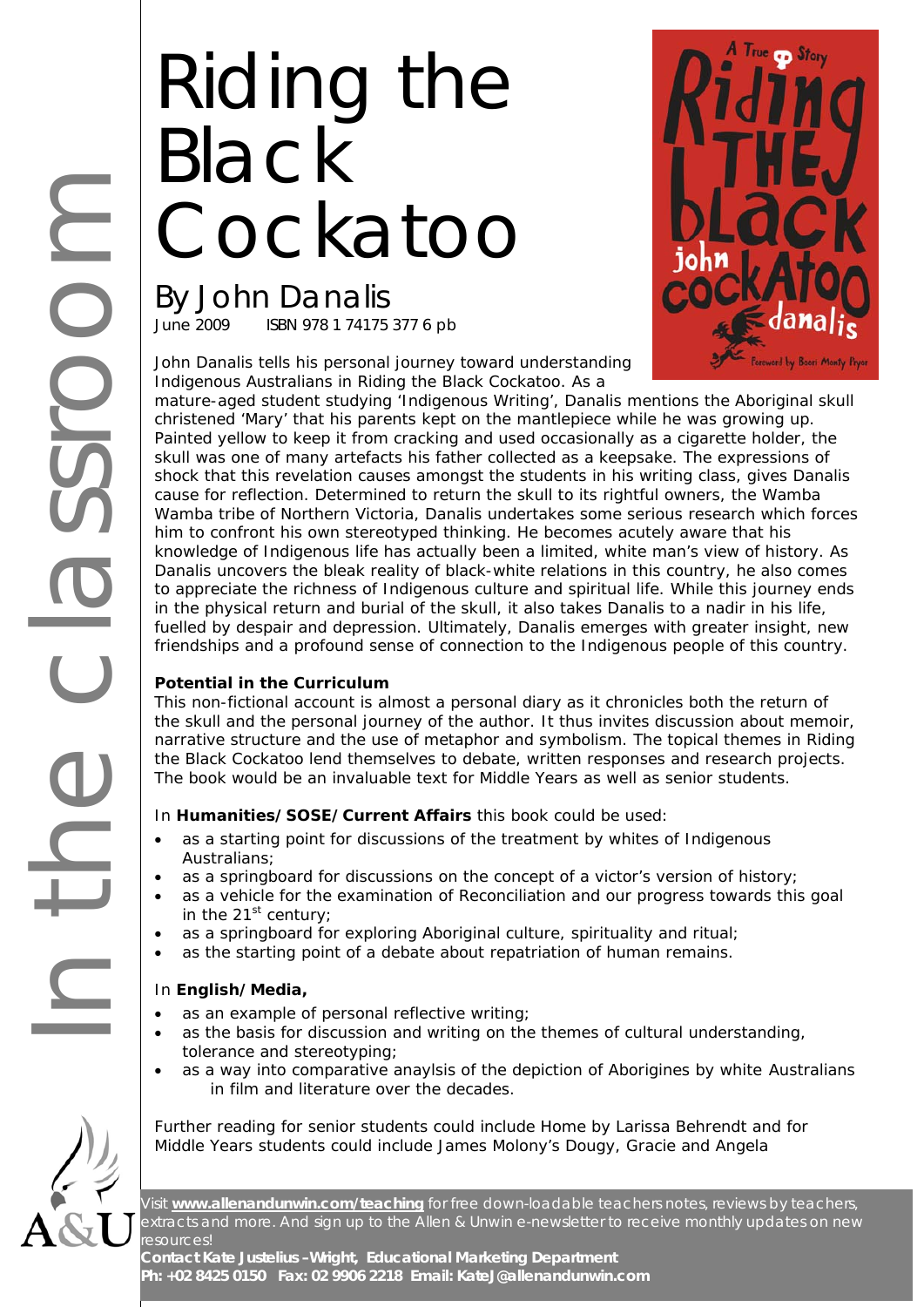## In the classroom… Riding the Black Cockatoo

### **Discussion Questions**

- 1. How would you characterise the style of this narrative? What is the impact of this style on the reader? If the story were written in a different style, how might the reader's experience differ?
- 2. To what extent is history coloured by the perspective of the person who is giving the account? Can there be two versions of the one history
- 3. What do you know about the traditional owners of the land where your school is situated? Investigate this. What, if any, is your responsibility toward these traditional owners?
- 4. What is a stereotype and to what extent do we tend to stereotype those whom we do not understand? How do we overcome stereotyping?
- 5. What new information have you gained from reading the book? What surprised you in the book? Discuss those points at which John Danalis exposes his own stereotypes or those of others (for example, pp. 11-16, 26-31, 112, 183-90).
- 6. Danalis writes about family traditions his own and others. Discuss how we learn social attitudes such as racism. Are your own views about race the same as those of previous generations in your family and community? How and why might such attitudes change over time? Is there a link between racism and ignorance?
- 7. What are the struggles of Indigenous Australians today?
- 8. What is your view of the interventionist policies which have been implemented by successive white governments? Have they been effective? Do we have a right/obligation to impose such policies?
- 9. Is there a path to true reconciliation? Is an apology sufficient?
- 10. Danalis says that 'the main theme of this story is that individual acts of reconciliation have real potency'. Do you believe that this one individual action has made or will make a difference?
- 11. Do we have a right to collect human remains for study and display? What obligations do we have to the traditions of others? [See pp. 47, 175-77 (Jason's comments) and p.233 (Simon) on the issue of museums returning human remains to the communities from which they were collected.]

#### *Additional resources for teachers and students:*

The book contains some photographs and images. Additional images relating to events in the book are available on the publisher's website<http://www.allenandunwin.com/default.aspx?page=656>

Curriculum notes written by Michelle Prawer; discussion questions by Michelle Prawer and A&U staff.

A librarian and English teacher for the last 27 years, Michelle has recently forged a new career in the world of book selling, advising schools and teachers about book choices which will enhance the curriculum. Michelle is a VCE English and GAT assessor, a member of the Victorian Premier's Reading Challenge selection panel, a YABBA committee member and actively involved in the Children's Book Council of Australia, Victorian branch. She also coordinates the CBCA Crichton Award for first time illustrators. Michelle is the mother of 7 children all of whom are avid readers!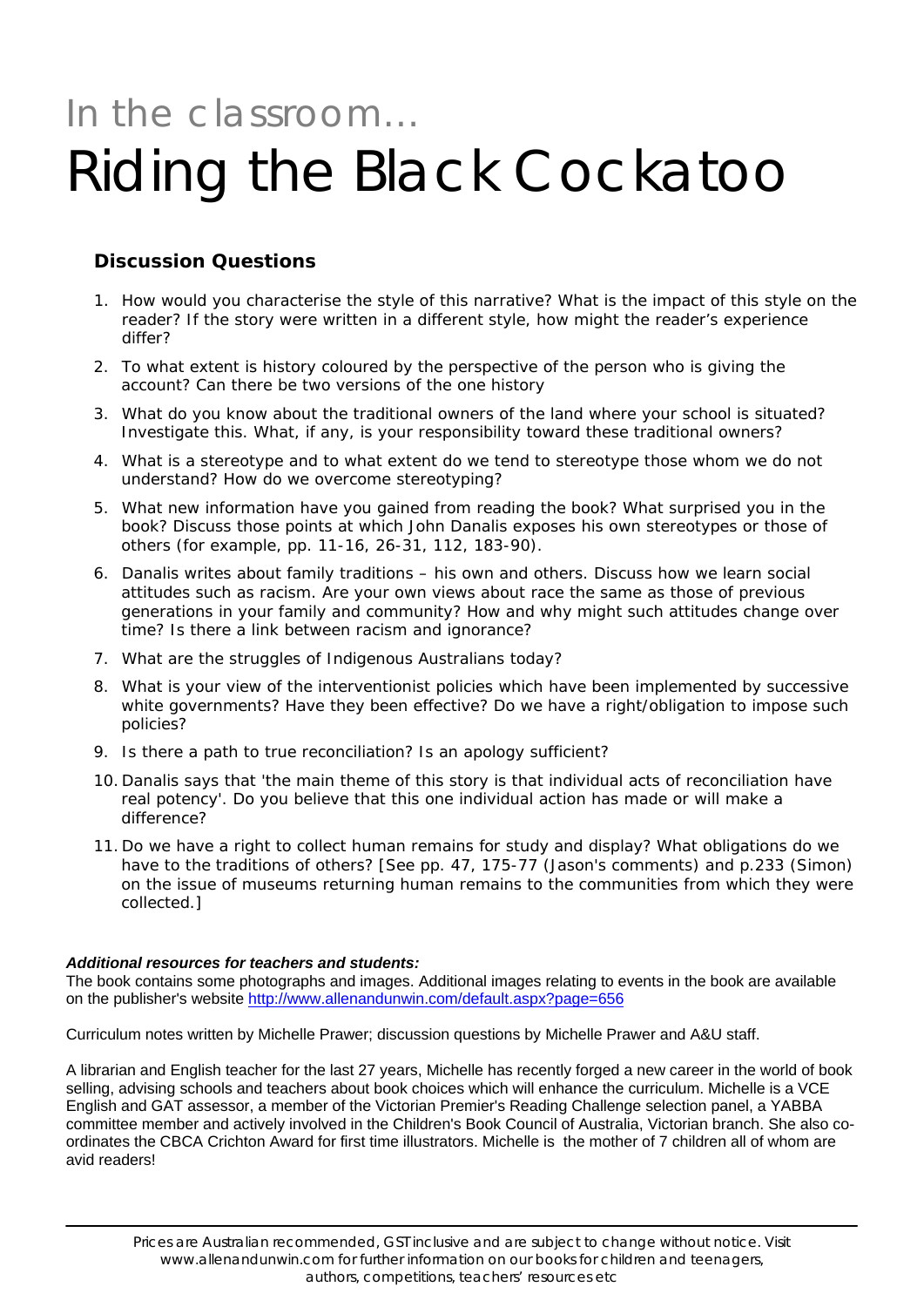

'Just a white man who's learned to listen, that's all,' says a Wik woman about John Danalis. Through listening comes this story about a skull called Mary, going home.

Some of it hurts. 'Like a kangaroo – iconic in the wild but troublesome in our paddock' is a reflection of me through the eyes of others. It puts a hurting on my heart so bad it makes the thought of death welcome. This is but one of the many ugly reflections in this amazing story that need to be read quietly inside then said out loud for all to hear.

But then there's the proud-to-be-a-blackfella words, 'You tell your old man how much the Wamba Wamba nation appreciates what he's doing. Tell him I'd like to buy him a beer. We really owe you for this one. We owe you big time.' Those words made the happy tears flow and mingle with the sad ones